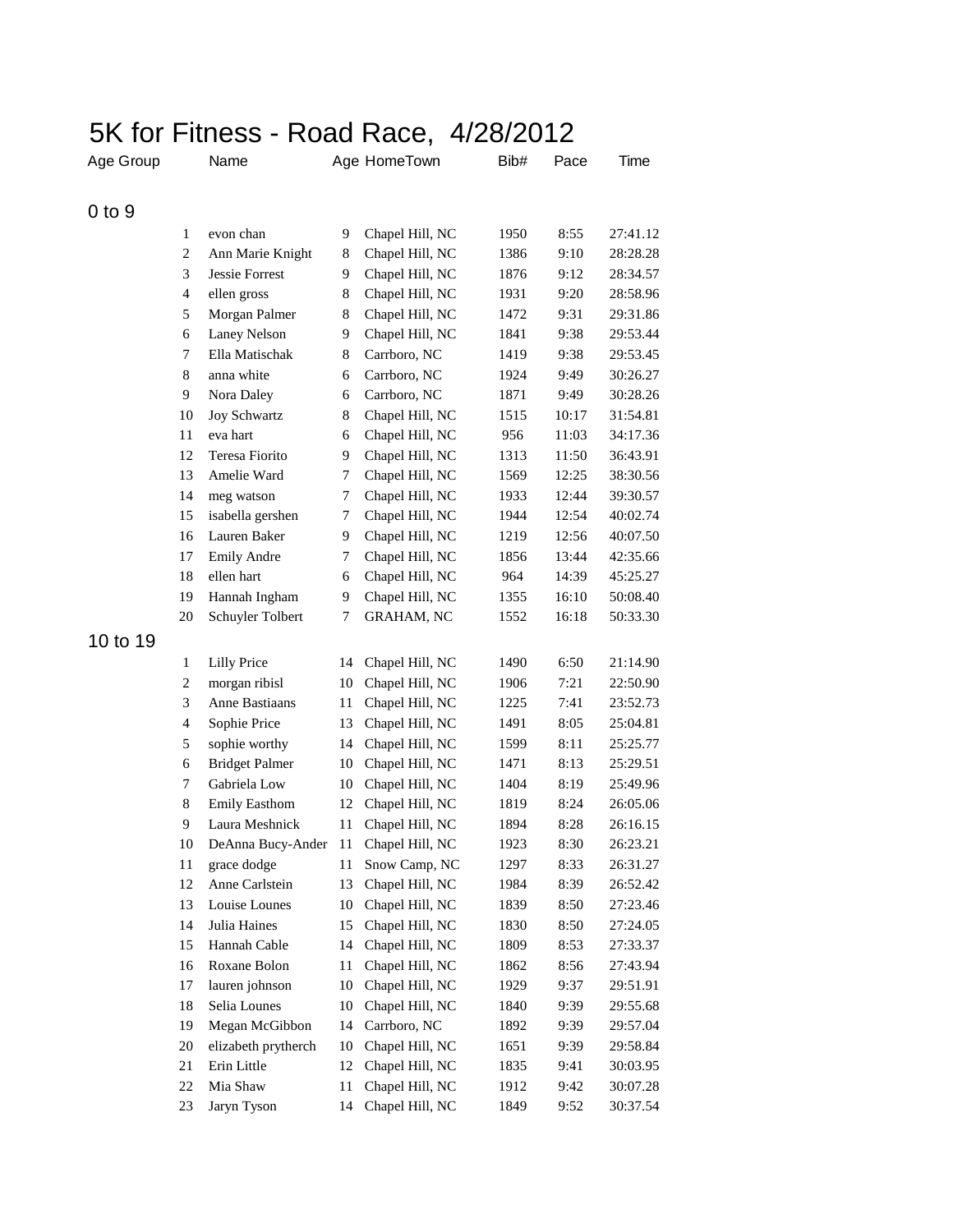|          | 24               | <b>Hailey Brown</b>      | 14 | Chapel Hill, NC   | 1866 | 9:52  | 30:37.69 |
|----------|------------------|--------------------------|----|-------------------|------|-------|----------|
|          | 25               | Alisha Kleinhammes       | 11 | Chapel Hill, NC   | 1677 | 11:29 | 35:38.96 |
|          | 26               | anna gamberdella         | 11 | Chapel Hill, NC   | 1697 | 11:41 | 36:15.18 |
|          | 27               | Maria Portillo Arguet    | 14 | Chapel Hill, NC   | 1902 | 12:09 | 37:40.45 |
|          | 28               | Ashlyn Tolbert           | 10 | <b>GRAHAM, NC</b> | 1549 | 16:10 | 50:09.35 |
|          | 29               | Katie Lane               | 12 | Chapel Hill, NC   | 1887 | 16:30 | 51:10.03 |
| 20 to 29 |                  |                          |    |                   |      |       |          |
|          |                  |                          |    |                   |      |       |          |
|          | 1                | Hannah Goodwin-Bro       | 26 | Carrboro, NC      | 1334 | 6:30  | 20:12.11 |
|          | $\boldsymbol{2}$ | Meghan Thornton          | 26 | Chapel Hill, NC   | 1548 | 7:31  | 23:20.24 |
|          | 3                | christen campbell        | 27 | Carrboro, NC      | 1252 | 7:35  | 23:33.98 |
|          | 4                | Amanda Weatherly         | 23 | Chapel Hill, NC   | 1574 | 7:55  | 24:34.77 |
|          | 5                | Meg Van Voorhis          | 28 | Carrboro, NC      | 1930 | 8:02  | 24:55.18 |
|          | 6                | Nicole Davison           | 26 | Snow Camp, NC     | 1286 | 8:12  | 25:26.74 |
|          | 7                | Melanie Kilgo            | 24 | Carrboro, NC      | 1379 | 8:15  | 25:35.45 |
|          | 8                | Gretchen Klatte          | 26 | Carrboro, NC      | 1382 | 8:17  | 25:43.71 |
|          | 9                | Erin Simmons             | 27 | DURHAM, NC        | 1524 | 8:25  | 26:06.66 |
|          | 10               | Laura Schulz             | 24 | Durham, NC        | 1514 | 8:31  | 26:26.79 |
|          | 11               | Megen Kepley Vesse       | 27 | Durham, NC        | 1377 | 8:52  | 27:31.22 |
|          | 12               | Gail Shen                | 27 | Raleigh, NC       | 1519 | 9:02  | 28:02.14 |
|          | 13               | <b>Audrey Poindexter</b> | 27 | DURHAM, NC        | 1484 | 9:09  | 28:24.89 |
|          | 14               | Mary Landry              | 26 | Chapel Hill, NC   | 1393 | 9:19  | 28:55.11 |
|          | 15               | <b>Ashley Roberts</b>    | 27 | Mebane, NC        | 1506 | 9:23  | 29:06.57 |
|          | 16               | <b>Hillary Andrews</b>   | 22 | Carrboro, NC      | 1212 | 9:33  | 29:39.77 |
|          | 17               | cassie george            | 29 | Carrboro, NC      | 1328 | 9:37  | 29:49.96 |
|          | 18               | Laura Godlewski          | 28 | Carrboro, NC      | 1332 | 9:40  | 29:59.08 |
|          | 19               | Jaclyn Arnson            | 24 | Chapel Hill, NC   | 1214 | 9:50  | 30:31.15 |
|          | $20\,$           | jessica dingle           | 20 | Durham, NC        | 917  | 9:50  | 30:32.27 |
|          | 21               | Mary Miller              | 25 | Durham, NC        | 1443 | 9:59  | 30:58.57 |
|          | 22               | Rachel Clem              | 27 | Carrboro, NC      | 1264 | 10:11 | 31:35.03 |
|          | 23               | Anna Sink                | 25 | Durham, NC        | 1526 | 10:15 | 31:47.17 |
|          | 24               | Alexandra Mojzik         | 24 | Raleigh, NC       | 1450 | 10:21 | 32:07.28 |
|          | 25               | Dena Konneker            | 25 | Raleigh, NC       | 1389 | 10:24 | 32:16.50 |
|          | 26               | Ashley Robinson          | 25 | Durham, NC        | 1507 | 10:30 | 32:33.34 |
|          | 27               | Natalia Uribe            | 25 | Durham, NC        | 1557 | 10:30 | 32:35.82 |
|          | 28               | Erin James               | 28 | Chapel Hill, NC   | 1360 | 10:35 | 32:50.74 |
|          | 29               | Amy Lineberry            | 26 | Chapel Hill, NC   | 1399 | 10:35 | 32:51.73 |
|          | 30               | Anna Paules              | 27 | Raleigh, NC       | 1901 | 10:44 | 33:17.98 |
|          | 31               | Lauren Boening           | 25 | Durham, NC        | 1237 | 10:49 | 33:33.66 |
|          | 32               | Tara Penke               | 26 | Chapel Hill, NC   | 1477 | 10:55 | 33:51.35 |
|          | 33               | Erica Lyles              | 22 | Durham, NC        | 1408 | 11:05 | 34:22.21 |
|          | 34               | Rachel Ammons            | 23 | Durham, NC        | 1209 | 11:05 | 34:22.37 |
|          | 35               | Jamison Cauthren         | 27 | Durham, NC        | 1257 | 11:07 | 34:28.53 |
|          | 36               | marissa cram             | 24 | Carrboro, NC      | 1645 | 11:20 | 35:10.37 |
|          | 37               | Lisa Mele                | 27 | Apex, NC          | 1434 | 11:25 | 35:25.67 |
|          | 38               | Beth Watson              | 27 | Durham, NC        | 1572 | 11:25 | 35:26.95 |
|          | 39               | Morgan White             | 24 | Durham, NC        | 1583 | 11:26 | 35:29.73 |
|          | 40               | Arpita Byrnes            | 27 | Chapel Hill, NC   | 1250 | 11:37 | 36:01.43 |
|          | 41               | Leslie Taylor            | 23 | Clayton, NC       | 1545 | 11:41 | 36:16.80 |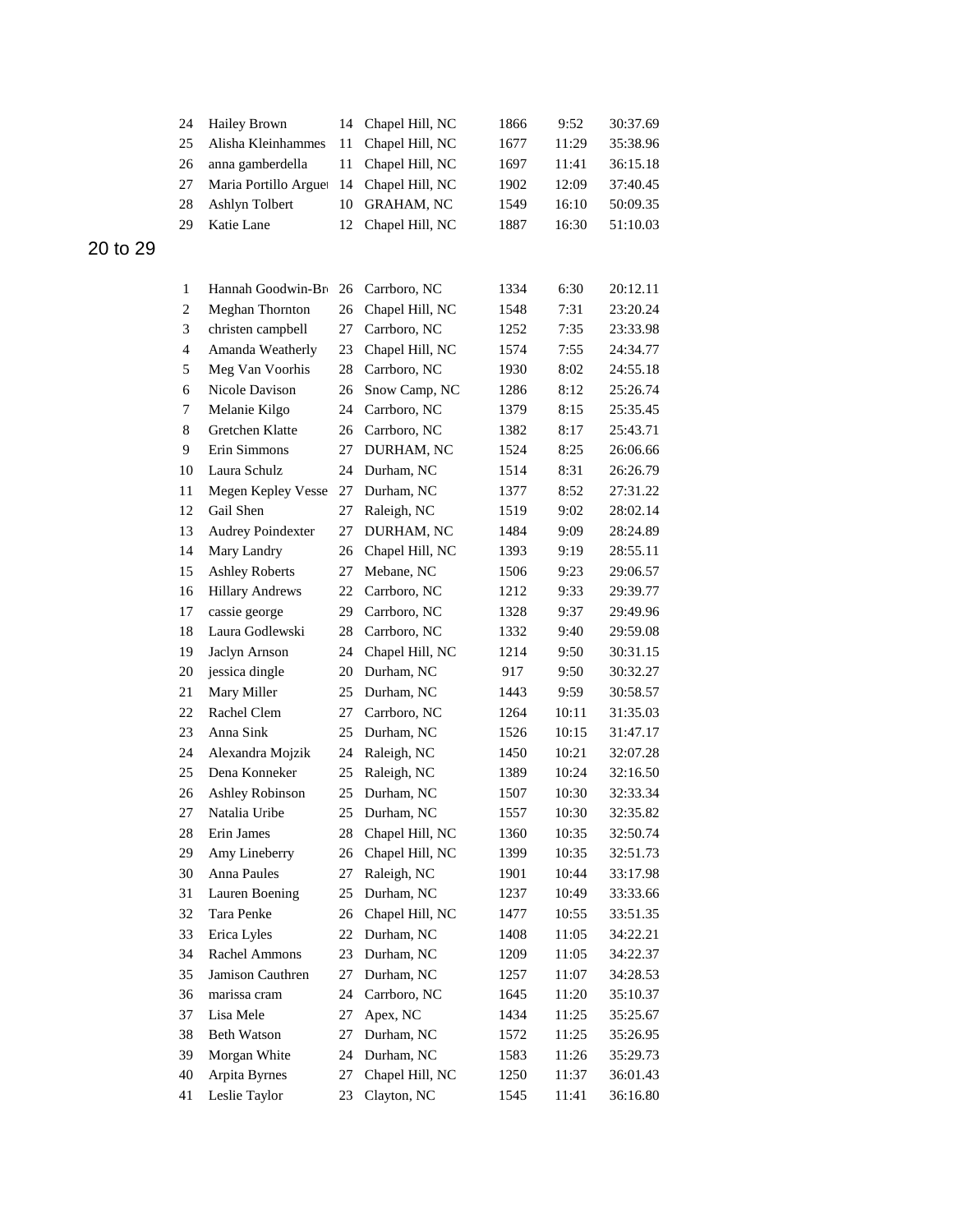| 42                           | Amy Sasscer                              | 28 | Pittsboro, NC      | 1512 | 11:45        | 36:27.03 |
|------------------------------|------------------------------------------|----|--------------------|------|--------------|----------|
| 43                           | Rikki Love                               | 24 | Chapel Hill, NC    | 1403 | 11:45        | 36:28.53 |
| 44                           | Casey Marshall                           | 24 | Chapel Hill, NC    | 1414 | 11:55        | 36:58.41 |
| 45                           | Sara Hurd                                | 26 | Durham, NC         | 1353 | 11:55        | 36:59.05 |
| 46                           | lutha naw                                | 21 | Chapel Hill, NC    | 1938 | 11:56        | 37:00.33 |
| 47                           | <b>Maureen Bales</b>                     | 29 | Durham, NC         | 1222 | 12:12        | 37:51.98 |
| 48                           | Caroline Farish                          | 23 | Chapel Hill, NC    | 1312 | 12:26        | 38:34.15 |
| 49                           | Amber Abrams                             | 26 | Raleigh, NC        | 1200 | 12:27        | 38:38.80 |
| 50                           | Kathleen Carswell                        | 22 | Chapel Hill, NC    | 1255 | 12:44        | 39:31.63 |
| 51                           | Katherine Pardue                         | 22 | Carrboro, NC       | 1474 | 13:07        | 40:41.49 |
| 52                           | Ronetta Walker                           | 28 | Durham, NC         | 1567 | 13:14        | 41:03.48 |
| 53                           | Terra Hodge                              | 25 | DURHAM, NC         | 1345 | 13:19        | 41:19.24 |
| 54                           | Melissa Davenport                        | 26 | Hillsborough, NC   | 1285 | 13:40        | 42:23.29 |
| 55                           | Amanda Ketner                            | 23 | Carrboro, NC       | 1378 | 13:40        | 42:24.33 |
| 56                           | Chelsey McElwee                          | 22 | Carrboro, NC       | 1427 | 13:40        | 42:24.41 |
| 57                           | <b>Brienne Adams</b>                     | 27 | Mebane, NC         | 1801 | 14:04        | 43:38.47 |
| 58                           | Jocelyn Kelley                           | 24 | Durham, NC         | 1372 | 14:47        | 45:50.82 |
| 59                           | Rodnella Turner                          | 26 | DURHAM, NC         | 1555 | 15:27        | 47:54.77 |
| 60                           | Ann Bencini                              | 21 | Chapel Hill, NC    | 1231 | 15:44        | 48:49.18 |
| 61                           | Karen Lorbacher                          | 23 | Durham, NC         | 1402 | 16:22        | 50:47.94 |
| 62                           | Jessica Valentour                        | 24 | Carrboro, NC       | 1850 | 17:28        | 54:11.15 |
| 63                           | natasha ritsema                          | 28 | Chapel Hill, NC    | 1936 | 17:28        | 54:11.25 |
| 64                           | <b>Claire Ross</b>                       | 25 | Chapel Hill, NC    | 1907 | 17:28        | 54:11.36 |
| 65                           | tysha alston                             | 28 | Chapel Hill, NC    | 1207 | 17:41        | 54:51.10 |
| 66                           | Stephanie Reid                           | 28 | Hillsborough, NC   | 1496 | 17:55        | 55:35.81 |
| 67                           | Anna Baucom                              | 26 | Chapel Hill, NC    | 1227 | 17:56        | 55:37.68 |
| 68                           | Shaunna Jeffries                         | 28 | <b>GRAHAM, NC</b>  | 1363 | 17:56        | 55:38.91 |
| 69                           | Kathleen Harrell                         | 28 | Durham, NC         | 1339 | 17:58        | 55:42.40 |
| 70                           | Tionna Pinkney                           | 25 | Durham, NC         | 1481 | 17:59        | 55:47.31 |
| 71                           | Kristin Wetherby                         | 23 | Chapel Hill, NC    | 1578 | 18:08        | 56:13.27 |
| 72                           | Lynnette Mendoza                         | 26 | Chapel Hill, NC    | 1437 | 18:36        | 57:40.64 |
| 73                           | Kendra Fisher                            | 29 | Durham, NC         | 1315 | 19:03        | 59:04.24 |
|                              | Lori Whitman                             |    | Hillsborough, NC   | 1585 | 7:56         | 24:38.45 |
| 1<br>$\overline{\mathbf{c}}$ | Susannah Copland                         | 31 | 38 Chapel Hill, NC | 1990 | 7:58         | 24:42.33 |
| 3                            |                                          | 33 | Carrboro, NC       | 1940 |              | 25:00.24 |
| $\overline{\mathbf{4}}$      | Melissa Cunningham<br>Michelle McNaughto | 38 | Chapel Hill, NC    | 1431 | 8:03<br>8:35 | 26:39.91 |
| 5                            | Amanda Klee                              | 31 | Durham, NC         | 1383 | 8:41         | 26:56.52 |
| 6                            | Erica Collis                             | 35 | Chapel Hill, NC    | 1267 | 8:43         | 27:02.34 |
| 7                            | Victoria Creamer                         | 36 | Durham, NC         | 1278 | 8:48         | 27:18.51 |
| 8                            | Sunnie Homner                            | 31 | Apex, NC           | 1348 | 8:50         | 27:23.85 |
| 9                            | Patricia Williams                        | 30 | DURHAM, NC         | 1586 | 8:52         | 27:31.46 |
| 10                           | Jennifer Allred                          | 39 | Chapel Hill, NC    | 1206 | 8:53         | 27:34.80 |
| 11                           | Heather Herndon                          | 37 | Chapel Hill, NC    | 1344 | 8:57         | 27:45.51 |
| 12                           | Mackenzie Casey                          | 35 | Durham, NC         | 1256 | 9:00         | 27:54.09 |
| 13                           | Mariel Conlon                            | 31 | Carrboro, NC       | 1270 | 9:12         | 28:33.25 |
| 14                           | Becky Jorgenson                          | 30 | CARY, NC           | 1884 | 9:19         | 28:53.96 |
| 15                           | Melissa Nicholson-C                      | 32 | Hillsborough, NC   | 1462 | 9:34         | 29:41.06 |
| 16                           | Stephanie Minter                         | 35 | Durham, NC         | 1447 | 9:36         | 29:48.76 |
|                              |                                          |    |                    |      |              |          |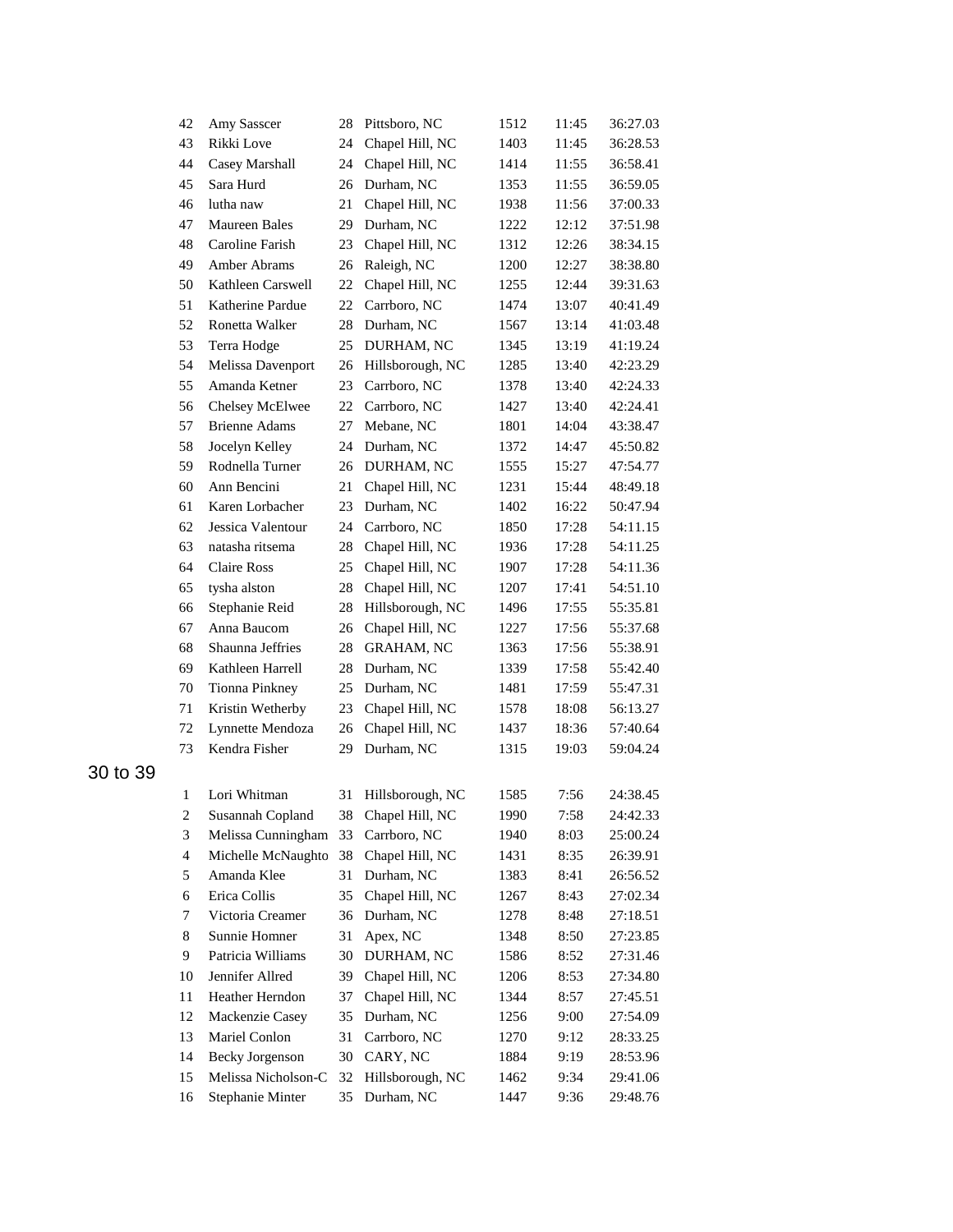| 17 | Margaret Johnson       | 30 | Cary, NC          | 1366 | 9:42  | 30:05.40 |
|----|------------------------|----|-------------------|------|-------|----------|
| 18 | Tricia White           | 35 | Carrboro, NC      | 1925 | 9:51  | 30:33.37 |
| 19 | Melanie Reynolds       | 39 | Chapel Hill, NC   | 1501 | 9:55  | 30:47.80 |
| 20 | Judy Liu               | 38 | Cary, NC          | 1837 | 10:15 | 31:49.20 |
| 21 | <b>Cristy Halling</b>  | 30 | Chapel Hill, NC   | 1337 | 10:18 | 31:58.89 |
| 22 | Shannon Grabowski      | 39 | Chapel Hill, NC   | 1335 | 10:22 | 32:11.44 |
| 23 | Kelly Young            | 37 | Chapel Hill, NC   | 1810 | 10:22 | 32:11.73 |
| 24 | Sandra Athey           | 31 | Durham, NC        | 1216 | 10:26 | 32:22.74 |
| 25 | Molly McDonald         | 35 | Mebane, NC        | 1426 | 10:28 | 32:29.46 |
| 26 | Carrie Dickinson       | 34 | Chapel Hill, NC   | 1295 | 10:32 | 32:42.08 |
| 27 | <b>Heather Petrusa</b> | 35 | Chapel Hill, NC   | 1479 | 10:37 | 32:55.05 |
| 28 | Cristin Najera         | 33 | Durham, NC        | 1460 | 10:39 | 33:01.78 |
| 29 | Wendy Lybrand          | 35 | Chapel Hill, NC   | 1407 | 10:42 | 33:13.27 |
| 30 | Victoria McGlinchey    | 35 | Mebane, NC        | 1428 | 10:46 | 33:23.06 |
| 31 | Amber Moore            | 34 | Norfolk, VA       | 1453 | 10:50 | 33:37.66 |
| 32 | Jenn Doty              | 31 | Mebane, NC        | 1817 | 11:03 | 34:18.47 |
| 33 | Jamie Harrison         | 34 | Raleigh, NC       | 1340 | 11:09 | 34:34.60 |
| 34 | Kimberly Bailliard     | 35 | Durham, NC        | 1218 | 11:12 | 34:44.83 |
| 35 | Maria Costa            | 35 | Chapel Hill, NC   | 1274 | 11:21 | 35:12.35 |
| 36 | Ericka Christie        | 31 | Durham, NC        | 1261 | 11:22 | 35:16.47 |
| 37 | Tina Atack             | 35 | Pittsboro, NC     | 1215 | 11:23 | 35:18.07 |
| 38 | Amanda Woodroffe       | 31 | Carrboro, NC      | 1597 | 11:23 | 35:18.55 |
| 39 | Sarah Willis           | 32 | Durham, NC        | 1588 | 11:30 | 35:40.73 |
| 40 | Chrystal Gavaletz      | 31 | Hillsborough, NC  | 1327 | 11:38 | 36:04.14 |
| 41 | Corrie Piontak         | 36 | Chapel Hill, NC   | 1482 | 11:41 | 36:15.84 |
| 42 | Rachel Schwartz        | 39 | Chapel Hill, NC   | 1516 | 11:45 | 36:26.43 |
| 43 | Jessica Kelly          | 34 | <b>GRAHAM, NC</b> | 1375 | 11:45 | 36:28.97 |
| 44 | Jillian La Serna       | 31 | Durham, NC        | 1391 | 11:51 | 36:45.18 |
| 45 | Meg Hoffman            | 31 | Chapel Hill, NC   | 1346 | 12:12 | 37:51.85 |
| 46 | Taryn Ward             | 36 | Chapel Hill, NC   | 1571 | 12:25 | 38:31.03 |
| 47 | <b>Shannon Baker</b>   | 38 | Chapel Hill, NC   | 1220 | 12:56 | 40:07.04 |
| 48 | Emily Moorman          | 38 | Carrboro, NC      | 1456 | 13:16 | 41:10.97 |
| 49 | Cayce Clark            | 36 | Chapel Hill, NC   | 1811 | 13:40 | 42:24.29 |
| 50 | Julie DeCamp Palmer    | 39 | Chapel Hill, NC   | 1291 | 13:52 | 43:02.65 |
| 51 | hollie hart            | 39 | Chapel Hill, NC   | 925  | 14:38 | 45:24.88 |
| 52 | Marie Hopper           | 32 | Pittsboro, NC     | 1351 | 15:09 | 47:00.83 |
| 53 | Jennifer Kimbrough     | 39 | Chapel Hill, NC   | 1381 | 15:10 | 47:02.38 |
| 54 | Lara Statile           | 39 | Chapel Hill, NC   | 1538 | 15:20 | 47:33.14 |
| 55 | Cheryl Vaughn          | 35 | Chapel Hill, NC   | 1562 | 15:48 | 49:00.94 |
| 56 | Sarah Boone            | 37 | Mebane, NC        | 1239 | 15:48 | 49:01.04 |
| 57 | Staci Creech           | 38 | Chapel Hill, NC   | 1280 | 16:08 | 50:03.77 |
| 58 | Emily Quadrio          | 35 | Chapel Hill, NC   | 1492 | 16:24 | 50:53.41 |
| 59 | Stephanie' Wittmann    | 34 | Hillsborough, NC  | 1594 | 16:24 | 50:53.45 |
| 60 | Jennifer Tuite         | 30 | Durham, NC        | 1554 | 17:36 | 54:34.65 |
| 61 | Marissa D'Souza        | 34 | Chapel Hill, NC   | 1281 | 17:40 | 54:46.19 |
| 62 | Jessica Mejer          | 35 | Chapel Hill, NC   | 1433 | 17:56 | 55:37.13 |
| 63 | Leah Barber            | 33 | Chapel Hill, NC   | 1223 | 17:56 | 55:37.50 |
| 64 | Kim Chamberlin         | 38 | Carrboro, NC      | 1259 | 17:56 | 55:38.20 |
| 65 | Robyn Riffe            | 35 | Efland, NC        | 1503 | 17:57 | 55:39.29 |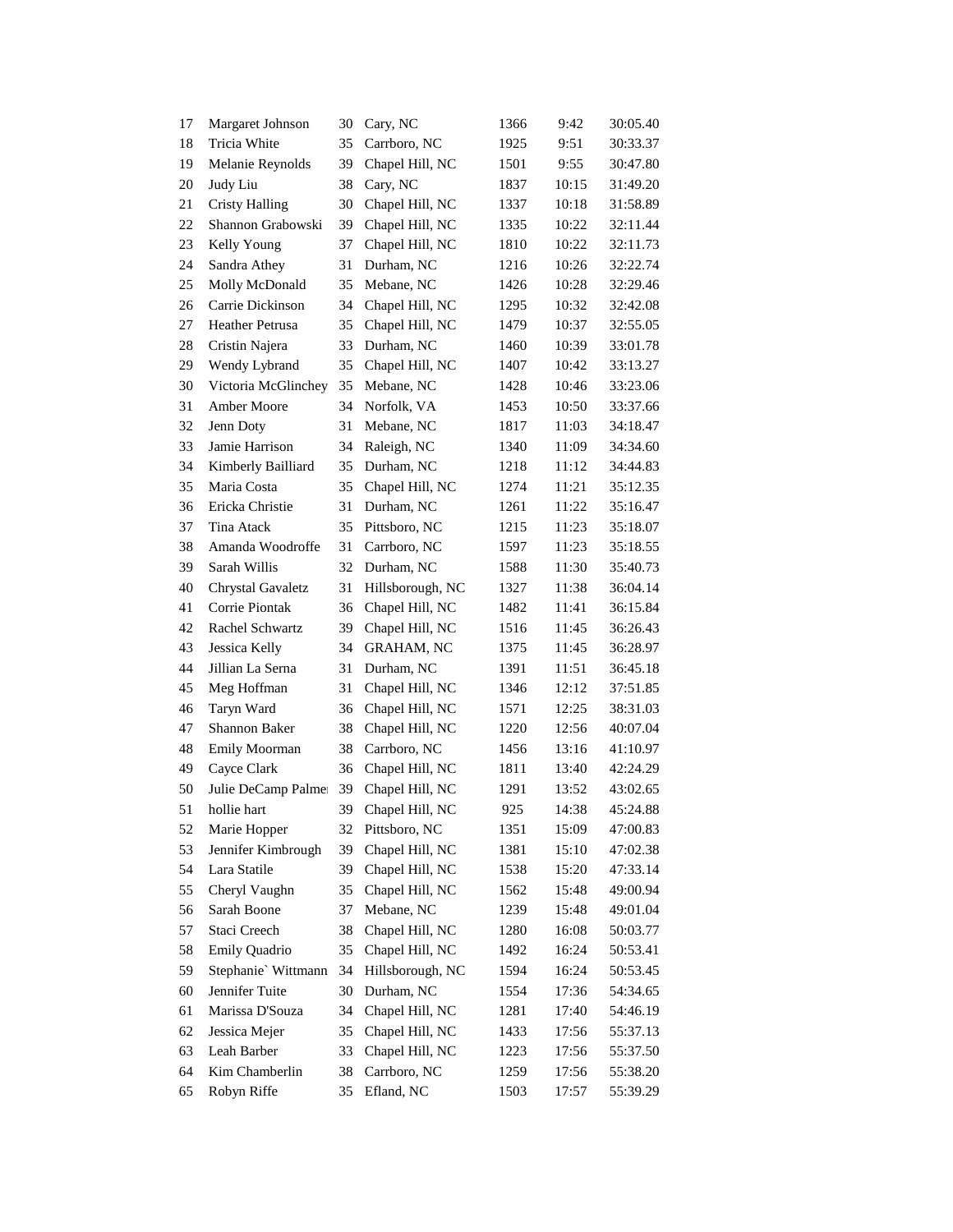|       | 66               | emily dodson           | 35 | Mebane, NC         | 1298 | 18:45 | 58:10.79 |
|-------|------------------|------------------------|----|--------------------|------|-------|----------|
|       | 67               | Maria Arbiol           | 31 | Durham, NC         | 1213 | 19:03 | 59:04.44 |
| to 49 |                  |                        |    |                    |      |       |          |
|       | 1                | Katie Weber            | 42 | Chapel Hill, NC    | 1919 | 7:06  | 22:03.50 |
|       | $\boldsymbol{2}$ | Ilona Jaspers          | 43 | Carrboro, NC       | 1362 | 7:21  | 22:50.56 |
|       | 3                | Jessica Lee            | 42 | Chapel Hill, NC    | 1094 | 7:33  | 23:25.26 |
|       | $\overline{4}$   | Lynn Dingle            | 48 | Durham, NC         | 1296 | 7:35  | 23:32.84 |
|       | 5                | Wendy Wood             | 41 | Chapel Hill, NC    | 1596 | 7:54  | 24:31.99 |
|       | 6                | Deb Reisinger          | 42 | Chapel Hill, NC    | 1904 | 8:11  | 25:24.03 |
|       | 7                | <b>Bethany Paine</b>   | 43 | Chapel Hill, NC    | 1470 | 8:24  | 26:05.31 |
|       | 8                | Lisa Tarantino         | 44 | Chapel Hill, NC    | 1847 | 8:28  | 26:15.92 |
|       | 9                | Lisa Frangipane        | 42 | Durham, NC         | 1321 | 8:31  | 26:26.24 |
|       | 10               | <b>Tracy Eldred</b>    | 41 | Carrboro, NC       | 1308 | 8:33  | 26:31.12 |
|       | 11               | Sarah Pfau             | 42 | Chapel Hill, NC    | 1480 | 8:35  | 26:38.11 |
|       | 12               | Laurin Easthom         | 47 | Chapel Hill, NC    | 1823 | 8:35  | 26:38.60 |
|       | 13               | Karyn Hede             | 47 | Chapel Hill, NC    | 1341 | 8:50  | 27:23.84 |
|       | 14               | Valerie Copeland       | 43 | Chapel Hill, NC    | 1271 | 8:58  | 27:49.50 |
|       | 15               | Jennifer Goldstein     | 40 | Carrboro, NC       | 1826 | 9:01  | 27:58.27 |
|       | 16               | Katherine Prakken      | 48 | Chapel Hill, NC    | 1487 | 9:02  | 28:01.78 |
|       | 17               | Dawn van Hoegaerde     | 47 | Chapel Hill, NC    | 1851 | 9:26  | 29:15.07 |
|       | 18               | Alexis Moore           | 49 | Chapel Hill, NC    | 1452 | 9:29  | 29:24.79 |
|       | 19               | Lisa Frost-Phillips    | 44 | Carrboro, NC       | 1824 | 9:30  | 29:29.26 |
|       | 20               | <b>NOA STUCHINER</b>   | 41 | Chapel Hill, NC    | 1542 | 9:32  | 29:36.03 |
|       | 21               | Kimberly Mellor        | 42 | Mebane, NC         | 1436 | 9:34  | 29:41.23 |
|       | 22               | Anita DeMasi           | 48 | Chapel Hill, NC    | 1815 | 9:35  | 29:44.63 |
|       | 23               | jennifer johnson       | 48 | Chapel Hill, NC    | 1927 | 9:37  | 29:51.51 |
|       | 24               | Laura Malinchock       | 41 | Chapel Hill, NC    | 1413 | 9:41  | 30:02.68 |
|       | 25               | Paula Gilland          | 47 | Chapel Hill, NC    | 1331 | 9:46  | 30:18.31 |
|       | 26               | Tina Clossick          | 40 | Chapel Hill, NC    | 1142 | 9:47  | 30:22.56 |
|       | 27               | Tricia Billy           | 42 | Chapel Hill, NC    | 1234 | 9:52  | 30:37.82 |
|       | 28               | Kirsten Venema         | 43 | Chapel Hill, NC    | 1564 | 10:00 | 31:00.58 |
|       | 29               | alisa wolberg          | 42 | Chapel Hill, NC    | 1921 | 10:02 | 31:09.09 |
|       | 30               | Sarah Ludington        | 47 | Carrboro, NC       | 1988 | 10:05 | 31:17.52 |
|       | 31               | Malika Boukhelifa L 44 |    | Chapel Hill, NC    | 1807 | 10:08 | 31:25.14 |
|       | 32               | Andrea Knight          |    | 42 Chapel Hill, NC | 1385 | 10:20 | 32:04.23 |
|       | 33               | erin leonard           | 40 | Chapel Hill, NC    | 1397 | 10:22 | 32:11.55 |
|       | 34               | Julianna Brinson       | 44 | Chapel Hill, NC    | 1244 | 10:22 | 32:11.98 |
|       | 35               | Debra Wistner          | 43 | Chapel Hill, NC    | 1592 | 10:41 | 33:10.06 |
|       | 36               | Elizabeth Burns        | 44 | Durham, NC         | 1249 | 10:43 | 33:14.83 |
|       | 37               | Ghada Ramadan          | 47 | Chapel Hill, NC    | 1493 | 10:44 | 33:17.38 |
|       | 38               | Elizabeth Woodruff     | 40 | Chapel Hill, NC    | 1598 | 10:48 | 33:29.54 |
|       | 39               | Lisa Meyer             | 41 | Carrboro, NC       | 1440 | 10:50 | 33:37.63 |
|       | 40               | <b>Melissa Daniels</b> | 45 | Durham, NC         | 1282 | 10:53 | 33:47.41 |
|       | 41               | Marne Meredith         | 42 | Chapel Hill, NC    | 1438 | 10:56 | 33:56.51 |
|       | 42               | Kim Price              | 45 | Chapel Hill, NC    | 1489 | 10:59 | 34:03.06 |
|       | 43               | Paula Stanfa           | 44 | Chapel Hill, NC    | 1534 | 10:59 | 34:03.61 |
|       | 44               | Jodi Wise              | 47 | Durham, NC         | 1591 | 11:02 | 34:15.30 |
|       | 45               | Lynne McGibbon         | 45 | Carrboro, NC       | 1891 | 11:06 | 34:25.21 |
|       | 46               | Sharon Christianson    | 42 | Chapel Hill, NC    | 1869 | 11:09 | 34:34.66 |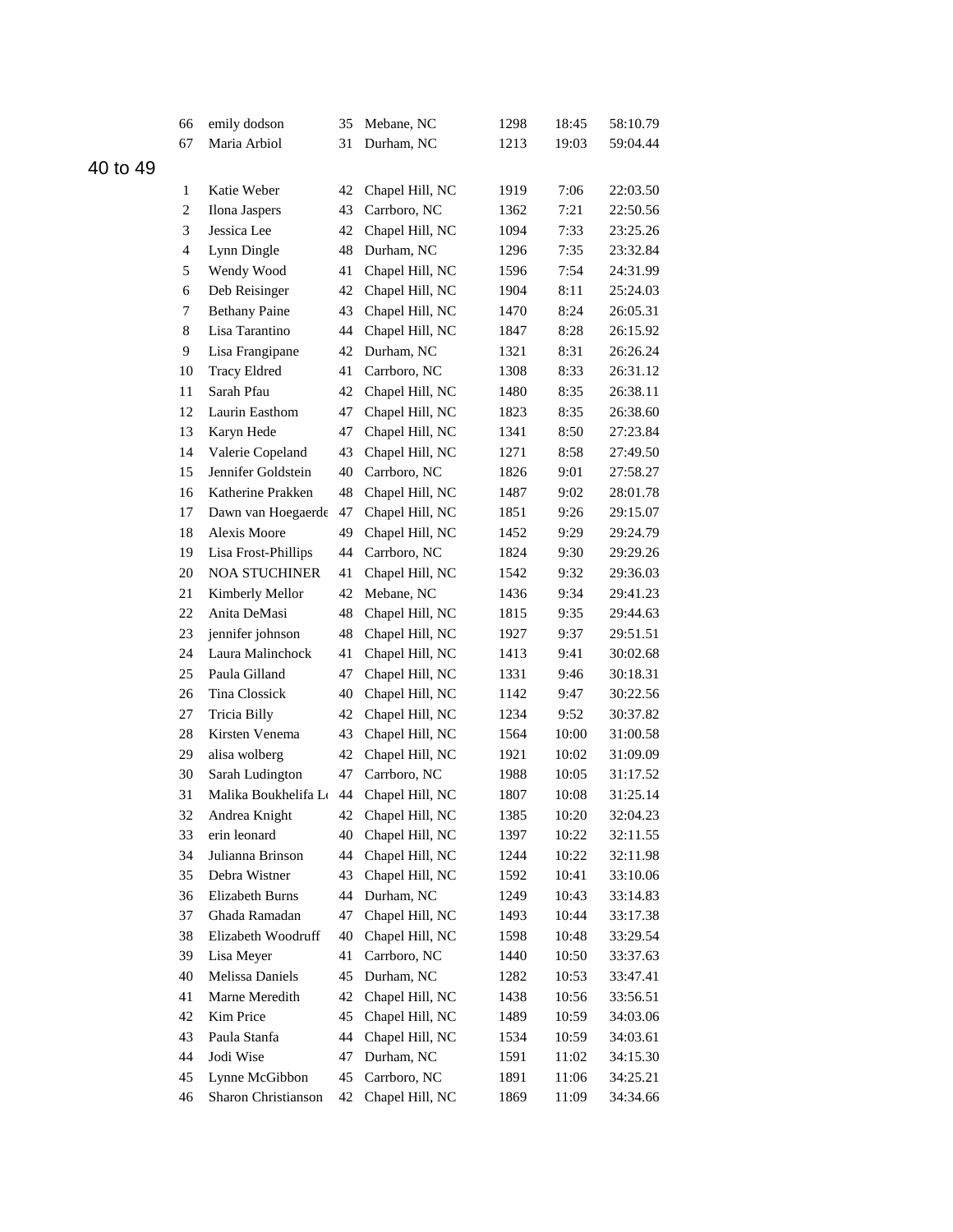| 47 | Deborah McCormick        | 45 | Chapel Hill, NC   | 1423 | 11:19 | 35:06.43   |
|----|--------------------------|----|-------------------|------|-------|------------|
| 48 | Carol Wilson             | 49 | Chapel Hill, NC   | 1590 | 11:19 | 35:07.23   |
| 49 | Shelley Stonecipher      | 47 | Chapel Hill, NC   | 1846 | 11:20 | 35:10.89   |
| 50 | Kristen Commons          | 42 | Chapel Hill, NC   | 1268 | 11:30 | 35:39.75   |
| 51 | Christina Harris         | 42 | Chapel Hill, NC   | 1880 | 11:34 | 35:52.17   |
| 52 | jasminder bhupal         | 45 | Chapel Hill, NC   | 1859 | 11:41 | 36:15.42   |
| 53 | Julia Wertley-Rotenb     | 40 | Chapel Hill, NC   | 1920 | 11:42 | 36:17.54   |
| 54 | <b>Scarlett Steinert</b> | 43 | Mooresville, NC   | 1540 | 11:42 | 36:18.56   |
| 55 | <b>Emily Bivins</b>      | 43 | Mebane, NC        | 1236 | 11:51 | 36:45.19   |
| 56 | Terri deBerjeois         | 47 | Chapel Hill, NC   | 1290 | 12:08 | 37:37.73   |
| 57 | Shari Coveney            | 49 | Chapel Hill, NC   | 1275 | 12:09 | 37:42.26   |
| 58 | Mary Lyons               | 41 | Durham, NC        | 1411 | 12:20 | 38:17.10   |
| 59 | Dianne Jackson           | 49 | Pittsboro, NC     | 1358 | 12:22 | 38:23.38   |
| 60 | Fabiola Porras           | 41 | Chapel Hill, NC   | 1486 | 12:31 | 38:50.53   |
| 61 | Lea Watson               | 48 | Chapel Hill, NC   | 1934 | 12:44 | 39:31.01   |
| 62 | lori gershen             | 41 | Chapel Hill, NC   | 1941 | 12:54 | 40:02.16   |
| 63 | Julie Mol                | 43 | Chapel Hill, NC   | 1897 | 13:02 | 40:26.84   |
| 64 | Jennifer de Lima         | 49 | Chapel Hill, NC   | 1288 | 13:03 | 40:29.89   |
| 65 | <b>Tammy Bradley</b>     | 49 | Mebane, NC        | 1241 | 13:13 | 41:01.61   |
| 66 | Su Wannamaker            | 42 | Chapel Hill, NC   | 1568 | 13:14 | 41:02.94   |
| 67 | Angela moore             | 49 | Chapel Hill, NC   | 1454 | 13:16 | 41:09.58   |
| 68 | <b>Alison Andre</b>      | 48 | Chapel Hill, NC   | 1855 | 13:44 | 42:36.12   |
| 69 | Kara VanHooser           | 46 | Snow Camp, NC     | 1561 | 13:52 | 43:02.98   |
| 70 | Jacqueline Kimbroug      | 40 | Chapel Hill, NC   | 1380 | 14:19 | 44:23.61   |
| 71 | Crista Arangala          | 40 | Chapel Hill, NC   | 1803 | 14:23 | 44:38.05   |
| 72 | Donna Darragh            | 41 | Durham, NC        | 1284 | 14:40 | 45:30.18   |
| 73 | Sarawan Anbar            | 42 | Chapel Hill, NC   | 1210 | 14:47 | 45:50.66   |
| 74 | <b>Crystal Epps</b>      | 45 | Chapel Hill, NC   | 1309 | 15:32 | 48:12.01   |
| 75 | MaryEllen Biechele       | 47 | Chapel Hill, NC   | 1233 | 16:02 | 49:44.84   |
| 76 | Rachel Ingham            | 40 | Chapel Hill, NC   | 1356 | 16:18 | 50:34.52   |
| 77 | Melissa Tolbert          | 41 | <b>GRAHAM, NC</b> | 1550 | 16:20 | 50:40.05   |
| 78 | Laura Dudley             | 49 | Chapel Hill, NC   | 1818 | 16:22 | 50:46.27   |
| 79 | Margaret Devetski        | 48 | Chapel Hill, NC   | 1294 | 16:22 | 50:47.28   |
| 80 | Michelle Wood            | 42 | Chapel Hill, NC   | 1595 | 16:23 | 50:48.15   |
| 81 | <b>Bahereh Matheney</b>  | 49 | Morrisville, NC   | 1417 | 16:27 | 51:00.68   |
| 82 | Kathleen Lane            | 45 | Chapel Hill, NC   | 1886 | 16:35 | 51:25.70   |
| 83 | Sarah Whang              | 46 | Chapel Hill, NC   | 1580 | 17:19 | 53:41.46   |
| 84 | Karen Veltri             | 44 | Chapel Hill, NC   | 1563 | 17:43 | 54:58.67   |
| 85 | Sonia Honey              | 44 | Chapel Hill, NC   | 1349 | 17:44 | 54:59.17   |
| 86 | Sheila Singh             | 42 | Chapel Hill, NC   | 1525 | 17:55 | 55:34.97   |
| 87 | Kris Dunn                | 44 | Chapel Hill, NC   | 1303 | 17:55 | 55:35.83   |
| 88 | Leigh Shamblin           | 48 | Chapel Hill, NC   | 1910 | 17:56 | 55:37.55   |
| 89 | Eve Efries               | 41 | Durham, NC        | 1307 | 17:58 | 55:43.23   |
| 90 | Charlene Martin          | 46 | Chapel Hill, NC   | 1415 | 18:10 | 56:21.82   |
| 91 | Karen Mitchell           | 48 | Chapel Hill, NC   | 1448 | 18:10 | 56:22.26   |
| 92 | Robin Small              | 47 | Chapel Hill, NC   | 1527 | 19:02 | 59:03.38   |
| 93 | Melissa Pearce           | 45 | DURHAM, NC        | 1476 | 19:05 | 59:11.69   |
| 94 | tiyan peterson           | 41 | Chapel Hill, NC   | 1478 | 20:06 | 1:02:19.14 |
| 95 | Jerlene Jones            | 46 | Durham, NC        | 1368 | 21:11 | 1:05:43.60 |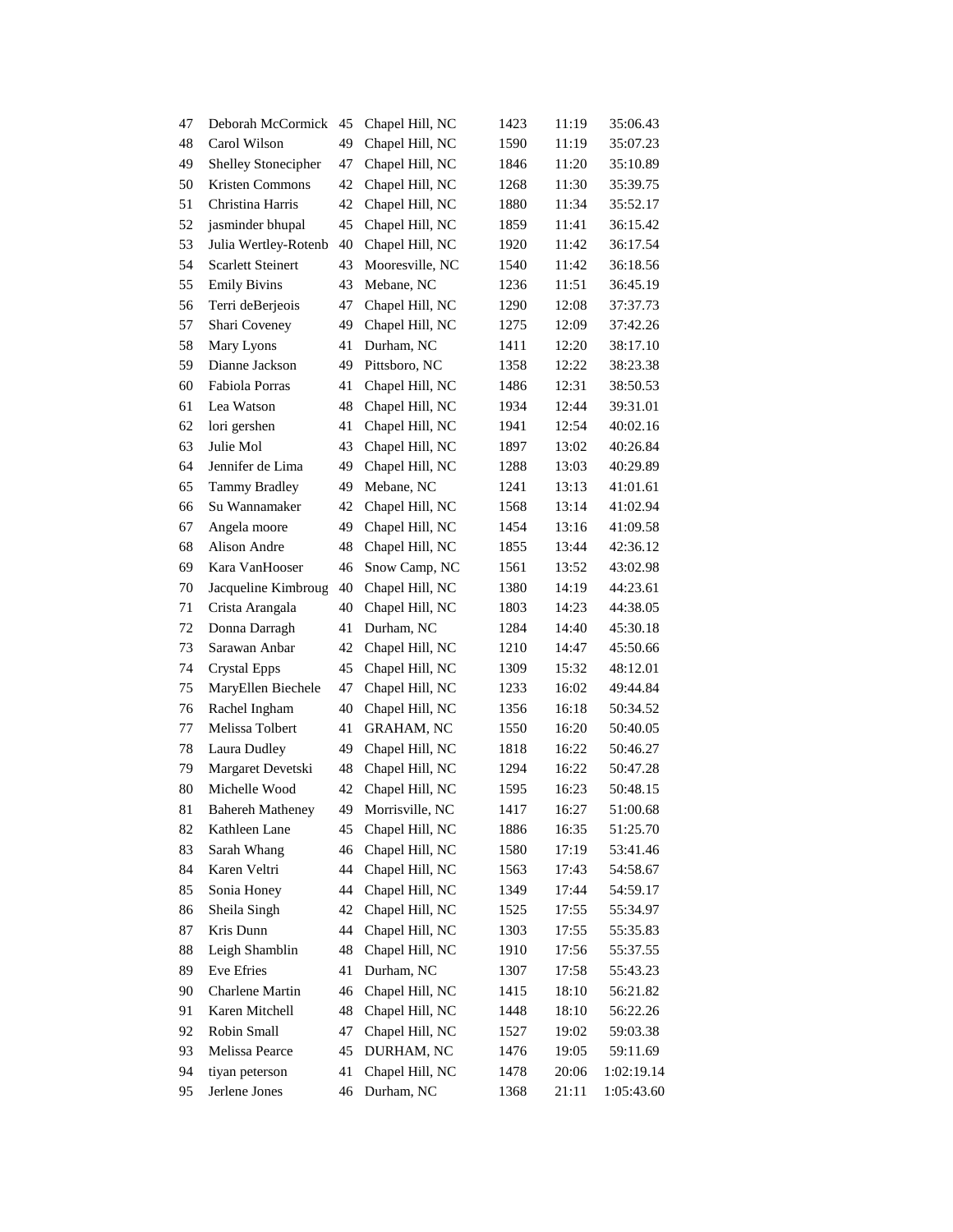| $\mathbf{1}$             | Mary Ann Ristaino       | 50 | Carrboro, NC      | 1505 | 8:36  | 26:42.00   |
|--------------------------|-------------------------|----|-------------------|------|-------|------------|
| 2                        | Elizabeth Ironside      | 50 | Carrboro, NC      | 1357 | 9:12  | 28:32.00   |
| 3                        | Jean McDonald           | 50 | Chapel Hill, NC   | 1425 | 9:19  | 28:54.97   |
| $\overline{4}$           | Elizabeth Daaleman      | 53 | Chapel Hill, NC   | 1812 | 9:46  | 30:17.40   |
| 5                        | Kathy Cox               | 52 | Chapel Hill, NC   | 1276 | 9:53  | 30:39.68   |
| 6                        | Rena Norwood            | 56 | Durham, NC        | 1467 | 9:54  | 30:44.72   |
| 7                        | Susan Brown             | 55 | Chapel Hill, NC   | 1245 | 10:07 | 31:23.89   |
| 8                        | Deborah Konneker        | 57 | Raleigh, NC       | 1388 | 10:33 | 32:43.62   |
| 9                        | Jerri Fritzo            | 56 | Chapel Hill, NC   | 1821 | 10:41 | 33:08.92   |
| 10                       | Kathy Brenton           | 55 | Carrboro, NC      | 1808 | 10:48 | 33:30.16   |
| 11                       | rita Crain              | 52 | Carrboro, NC      | 1277 | 11:20 | 35:09.54   |
| 12                       | Susan Murray            | 51 | Chapel Hill, NC   | 1459 | 11:20 | 35:10.36   |
| 13                       | <b>Susan Hedges</b>     | 51 | Chapel Hill, NC   | 1342 | 11:22 | 35:16.52   |
| 14                       | Karoline Mathewson      | 55 | Chapel Hill, NC   | 1418 | 12:27 | 38:36.32   |
| 15                       | Elizabeth Flewelling    | 57 | Chapel Hill, NC   | 1316 | 12:32 | 38:53.96   |
| 16                       | Amelia Collins          | 53 | Chapel Hill, NC   | 1266 | 12:40 | 39:18.58   |
| 17                       | Carmen Lewis            | 51 | Chapel Hill, NC   | 1935 | 12:44 | 39:31.55   |
| 18                       | kimberle burns          | 50 | Carrboro, NC      | 1946 | 12:46 | 39:36.92   |
| 19                       | <b>Rita Dealy</b>       | 51 | Chapel Hill, NC   | 1989 | 13:15 | 41:05.41   |
| 20                       | <b>JENNIFER SPARRC</b>  | 52 | Durham, NC        | 1732 | 13:39 | 42:21.80   |
| 21                       | Phyllis Norwood         | 50 | <b>GRAHAM, NC</b> | 1466 | 13:48 | 42:48.83   |
| 22                       | <b>Holly Clark</b>      | 56 | Chapel Hill, NC   | 1263 | 14:48 | 45:53.35   |
| 23                       | Loretta Hopper          | 58 | Apex, NC          | 1350 | 15:09 | 47:01.01   |
| 24                       | Mary DeFir              | 52 | Chapel Hill, NC   | 1292 | 15:16 | 47:22.26   |
| 25                       | Kim McNeary             | 58 | Chapel Hill, NC   | 1432 | 15:32 | 48:12.27   |
| 26                       | Cynthia Zwiacher        | 55 | Chapel Hill, NC   | 1820 | 16:04 | 49:49.25   |
| 27                       | <b>Beverly Atkins</b>   | 52 | Cary, NC          | 1806 | 16:06 | 49:57.37   |
| 28                       | Carol Haines            | 52 | Chapel Hill, NC   | 1829 | 16:07 | 49:59.30   |
| 29                       | Susan Jenny             | 57 | Chapel Hill, NC   | 1364 | 16:22 | 50:46.09   |
| 30                       | <b>Kristy Cossett</b>   | 53 | Sanford, NC       | 1273 | 16:22 | 50:47.99   |
| 31                       | Ruby Pittman            | 58 | Chapel Hill, NC   | 1483 | 17:07 | 53:06.30   |
| 32                       | Eileen Regan            | 57 | Chapel Hill, NC   | 1495 | 17:59 | 55:47.25   |
| 33                       | Pamela Webb             | 55 | Chapel Hill, NC   | 1575 | 18:08 | 56:13.11   |
| 34                       | Terrina Edwards         | 52 | Chapel Hill, NC   | 1306 | 18:08 | 56:13.43   |
| 35                       | Benita Edwards          | 50 | Chapel Hill, NC   | 1304 | 18:08 | 56:14.82   |
| 36                       | Teresa Brown            | 53 | Hillsborough, NC  | 1246 | 18:10 | 56:21.58   |
| 37                       | Laverne Riggsbee        | 50 | Carrboro, NC      | 1504 | 18:10 | 56:21.96   |
| 38                       | Deborah Gast            | 58 | Burlington, NC    | 1326 | 19:04 | 59:09.63   |
| 39                       | Cheryl Edwards          | 54 | Chapel Hill, NC   | 1305 | 20:10 | 1:02:33.29 |
|                          |                         |    |                   |      |       |            |
| $\mathbf{1}$             | Debbie LaMay            | 61 | Chapel Hill, NC   | 1392 | 10:39 | 33:03.37   |
| $\boldsymbol{2}$         | <b>Bonnie Yankaskas</b> | 67 | Chapel Hill, NC   | 1922 | 13:00 | 40:18.04   |
| 3                        | Karen Forcella          | 60 | Chapel Hill, NC   | 1318 | 13:45 | 42:38.79   |
| $\overline{\mathcal{A}}$ | Alexis Thompson         | 63 | Chapel Hill, NC   | 1547 | 14:35 | 45:13.15   |
| 5                        | Kris Fox                | 63 | Durham, NC        | 1320 | 15:35 | 48:21.10   |
| 6                        | Carol Morton            | 64 | Pittsboro, NC     | 1458 | 15:52 | 49:13.22   |
| 7                        | Cornelia Johnson        | 63 | Pittsboro, NC     | 1365 | 16:03 | 49:47.20   |
| 8                        | Pamela Tudryn           | 61 | Carrboro, NC      | 1553 | 17:22 | 53:53.92   |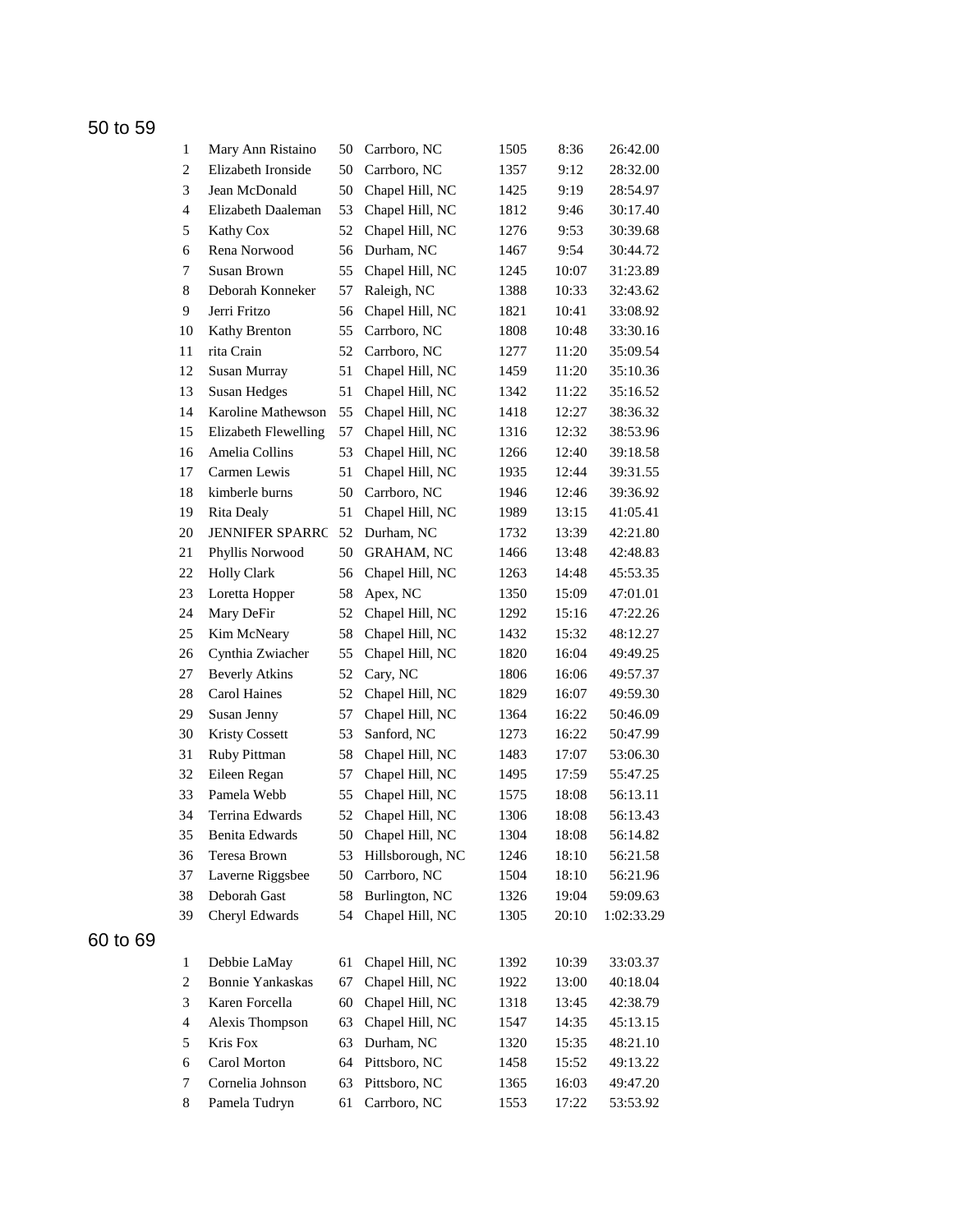|            | 9                       | Carol Birkett            | 63          | Durham, NC      | 1235 | 17:23 | 53:54.35 |
|------------|-------------------------|--------------------------|-------------|-----------------|------|-------|----------|
|            | 10                      | <b>Stacey Poindexter</b> | 60          | DURHAM, NC      | 1844 | 17:57 | 55:41.13 |
|            | 11                      | Gloria Oldham            | 62          | Chapel Hill, NC | 1469 | 19:02 | 59:02.76 |
| $0$ to $9$ |                         |                          |             |                 |      |       |          |
|            | 1                       | Connor McGibbon          | 9           | Carrboro, NC    | 1890 | 7:49  | 24:16.41 |
|            | $\sqrt{2}$              | Daniel Price             | 8           | Chapel Hill, NC | 1488 | 8:05  | 25:05.84 |
|            | 3                       | <b>Lucas Daley</b>       | 8           | Carrboro, NC    | 1870 | 8:16  | 25:39.84 |
|            | $\overline{4}$          | Samuel Stout             | $\,$ 8 $\,$ | Chapel Hill, NC | 1915 | 8:29  | 26:20.61 |
|            | 5                       | Cole Malinchock          | 8           | Chapel Hill, NC | 1412 | 8:30  | 26:24.40 |
|            | 6                       | Evan Milledge            | 7           | Chapel Hill, NC | 1441 | 8:56  | 27:43.04 |
|            | 7                       | Duncan Goldstein         | 8           | Carrboro, NC    | 1825 | 9:01  | 27:58.22 |
|            | $8\,$                   | Alex Whang               | 9           | Chapel Hill, NC | 1579 | 9:44  | 30:12.93 |
|            | 9                       | keegan clossick          | 8           | Chapel Hill, NC | 1108 | 9:47  | 30:22.40 |
|            | 10                      | Emil Arangala            | 9           | Chapel Hill, NC | 1804 | 9:55  | 30:45.23 |
|            | 11                      | Spencer Mol              | 8           | Chapel Hill, NC | 1899 | 10:17 | 31:54.44 |
|            | 12                      | Sean Andre               | 9           | Chapel Hill, NC | 1857 | 10:17 | 31:55.72 |
|            | 13                      | Logan James              | 8           | Chapel Hill, NC | 1361 | 10:34 | 32:46.64 |
|            | 14                      | William Commons          | 7           | Chapel Hill, NC | 1269 | 11:30 | 35:39.46 |
|            | 15                      | Canyon Harris            | 6           | Chapel Hill, NC | 1879 | 11:33 | 35:50.76 |
|            | 16                      | Justin Mol               | 6           | Chapel Hill, NC | 1898 | 12:32 | 38:54.61 |
|            | 17                      | Finnegan Statile         | 8           | Chapel Hill, NC | 1537 | 14:00 | 43:24.12 |
|            | 18                      | Chaythan Arangala        | 7           | Chapel Hill, NC | 1802 | 14:23 | 44:37.71 |
|            | 19                      | sam hart                 | 5           | Chapel Hill, NC | 944  | 14:32 | 45:06.35 |
|            | 20                      | Nicolas Acevedo          | 5           | Chapel Hill, NC | 1205 | 18:26 | 57:09.99 |
| 10 to 19   |                         |                          |             |                 |      |       |          |
|            | 1                       | Ethan Ready              | 14          | Chapel Hill, NC | 1903 | 6:05  | 18:53.13 |
|            | $\sqrt{2}$              | connor mcdonald          | 14          | Chapel Hill, NC | 1937 | 6:20  | 19:39.28 |
|            | 3                       | Klaas van Kempen         | 11          | Chapel Hill, NC | 1852 | 6:27  | 20:00.15 |
|            | $\overline{\mathbf{4}}$ | Nate Bolon               | 14          | Chapel Hill, NC | 1861 | 6:37  | 20:31.34 |
|            | 5                       | Jonathan Phillips        | 14          | Carrboro, NC    | 1842 | 6:37  | 20:32.23 |
|            | 6                       | graeme zimmerman         | 12          | Chapel Hill, NC | 1615 | 7:10  | 22:16.12 |
|            | 7                       | Kalvin Matischak         | 10          | Carrboro, NC    | 1420 | 7:14  | 22:28.65 |
|            | 8                       | jasper ludington         | 10          | Chapel Hill, NC | 1987 | 7:14  | 22:28.96 |
|            | 9                       | Agustin Fiorito Jr       | 12          | Chapel Hill, NC | 1314 | 7:19  | 22:42.02 |
|            | 10                      | <b>Blake Johnson</b>     | 14          | Chapel Hill, NC | 1928 | 7:21  | 22:50.32 |
|            | 11                      | joey carlstein           | 16          | Chapel Hill, NC | 1983 | 7:39  | 23:45.26 |
|            | 12                      | Joseph Graden            | 13          | Chapel Hill, NC | 1827 | 7:41  | 23:51.50 |
|            | 13                      | Zachary Stout            | 11          | Chapel Hill, NC | 1916 | 7:46  | 24:06.54 |
|            | 14                      | Jacob Meredith-Andr      | 11          | Chapel Hill, NC | 1439 | 7:46  | 24:06.68 |
|            | 15                      | Joshua Cannon            | 10          | Chapel Hill, NC | 1253 | 7:51  | 24:21.14 |
|            | 16                      | brandon chan             | 16          | Chapel Hill, NC | 1948 | 7:54  | 24:31.94 |
|            | 17                      | chez chez                | 16          | Chapel Hill, NC | 1991 | 7:57  | 24:41.07 |
|            | 18                      | Hank Bolon               | 16          | Chapel Hill, NC | 1860 | 8:18  | 25:44.52 |
|            | 19                      | Sergio Jimenez           | 11          | Carrboro, NC    | 1882 | 8:34  | 26:34.74 |
|            | 20                      | Evan Statile             | 13          | Chapel Hill, NC | 1536 | 8:38  | 26:47.07 |
|            | 21                      | zachary gershen          | 10          | Chapel Hill, NC | 1943 | 8:49  | 27:20.66 |
|            | 22                      | Ian Carlisle             | 12          | Chapel Hill, NC | 1254 | 8:51  | 27:29.12 |
|            | 23                      | Kyle McCormick           | 13          | Chapel Hill, NC | 1424 | 8:52  | 27:32.96 |
|            | 24                      | noah shafer              | 16          | Chapel Hill, NC | 978  | 8:53  | 27:34.65 |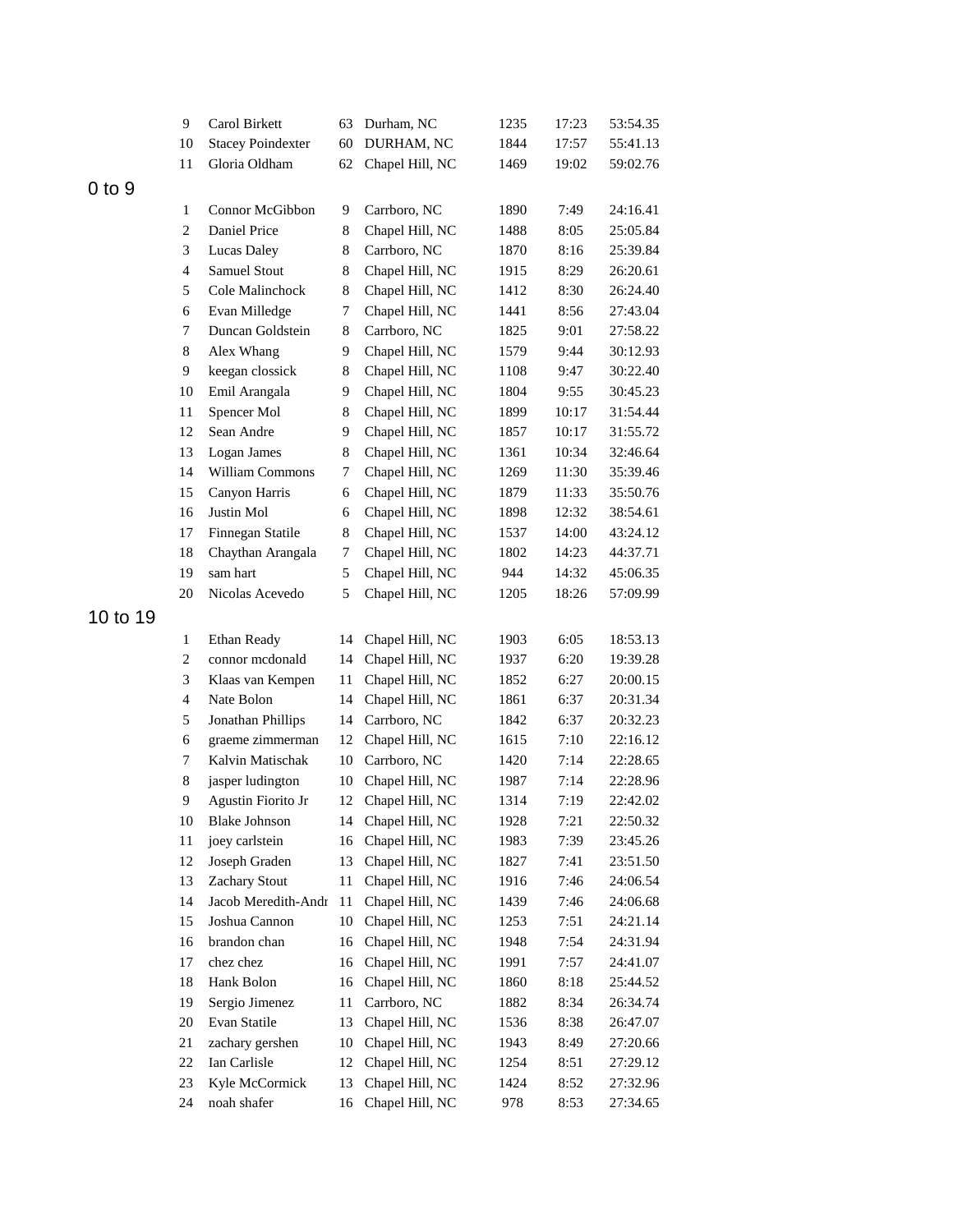| 25             | nick shofer           | 13 | Chapel Hill, NC    | 969  | 8:53  | 27:35.98 |
|----------------|-----------------------|----|--------------------|------|-------|----------|
| 26             | jeffrey ollison       | 19 | Unknown, NA        | 886  | 9:05  | 28:10.97 |
| 27             | David Tanner          | 10 | Carrboro, NC       | 1917 | 9:20  | 28:58.16 |
| 28             | Benjamin Ingham       | 12 | Chapel Hill, NC    | 1354 | 9:27  | 29:20.28 |
| 29             | <b>Brett Reynolds</b> | 10 | Chapel Hill, NC    | 1499 | 9:56  | 30:48.11 |
| 30             | Cooper Statile        | 11 | Chapel Hill, NC    | 1535 | 10:08 | 31:27.34 |
| 31             | Gabe Christianson     | 10 | Chapel Hill, NC    | 1868 | 10:59 | 34:03.71 |
| 32             | beshawn randhawa      | 12 | Chapel Hill, NC    | 1985 | 11:00 | 34:06.26 |
| 33             | Alexander Knight      | 11 | Chapel Hill, NC    | 1384 | 11:07 | 34:29.07 |
| 34             | <b>Langston Luck</b>  | 10 | Chapel Hill, NC    | 1405 | 11:08 | 34:33.33 |
| 35             | jagpar bhupal         | 11 | Chapel Hill, NC    | 1858 | 12:30 | 38:47.20 |
| 36             | Elijah moore          | 15 | Chapel Hill, NC    | 1455 | 13:05 | 40:36.30 |
| 37             | Evan Brown            | 16 | Chapel Hill, NC    | 1865 | 13:43 | 42:32.48 |
| 38             | Nathan Lane           | 16 | Chapel Hill, NC    | 1888 | 16:30 | 51:09.71 |
|                |                       |    |                    |      |       |          |
| 1              | Jack Forcella         | 24 | Chapel Hill, NC    | 1317 | 5:38  | 17:30.55 |
| 2              | thomas revelle        | 25 | Carrboro, NC       | 1498 | 6:33  | 20:21.50 |
| 3              | Nicholas Tracy        | 24 | Chapel Hill, NC    | 1848 | 6:38  | 20:34.18 |
| $\overline{4}$ | Will Etheridge        | 23 | Durham, NC         | 1310 | 7:05  | 21:59.83 |
| 5              | <b>Adam Sanders</b>   | 25 | Durham, NC         | 1909 | 7:35  | 23:32.61 |
| 6              | Tony Srithai          | 29 | Durham, NC         | 1533 | 7:36  | 23:35.40 |
| 7              | <b>Brandon Cole</b>   | 27 | Durham, NC         | 1947 | 7:49  | 24:14.50 |
| 8              | Zeb Watson            | 27 | Durham, NC         | 1573 | 7:55  | 24:33.71 |
| 9              | <b>Tyler Denney</b>   | 23 | Raleigh, NC        | 1293 | 8:27  | 26:12.39 |
| 10             | Ryan Halsey           | 29 | Durham, NC         | 1878 | 9:07  | 28:17.63 |
| 11             | matthew faltynski     | 29 | Carrboro, NC       | 1311 | 9:40  | 29:59.27 |
| 12             | jacob george          | 27 | Carrboro, NC       | 1329 | 9:43  | 30:08.65 |
| 13             | <b>Mark Halling</b>   | 27 | Chapel Hill, NC    | 1338 | 10:18 | 31:58.80 |
| 14             | Christopher Gibson    | 27 | Durham, NC         | 1330 | 10:21 | 32:07.42 |
| 15             | Ian Robinson          | 24 | Durham, NC         | 1845 | 10:30 | 32:33.46 |
| 16             | Paul North            | 26 | Chapel Hill, NC    | 1464 | 10:32 | 32:42.23 |
| 17             | logan poe             | 23 | Chapel Hill, NC    | 1952 | 10:49 | 33:33.49 |
| 18             | <b>Ben Clark</b>      | 23 | Durham, NC         | 1262 | 11:28 | 35:34.54 |
| 19             | Drew Leone            | 22 | Chapel Hill, NC    | 1398 | 15:44 | 48:48.65 |
| 20             | Fidel Acevedo         |    | 28 Chapel Hill, NC | 1204 | 18:32 | 57:29.13 |
|                |                       |    |                    |      |       |          |
| 1              | <b>Brendan Howell</b> | 35 | Durham, NC         | 1352 | 5:26  | 16:52.51 |
| 2              | Douglas Hensel        | 39 | Apex, NC           | 1186 | 6:27  | 20:01.04 |
| 3              | Paul Scruggs          | 30 | Bethel, NC         | 1636 | 6:37  | 20:33.43 |
| $\overline{4}$ | craig walker          | 38 | Durham, NC         | 1565 | 6:44  | 20:54.04 |
| 5              | jose ruiz martinez    | 35 | Chapel Hill, NC    | 1510 | 6:55  | 21:29.23 |
| 6              | Jared Drexler         | 31 | Chapel Hill, NC    | 1301 | 7:00  | 21:43.58 |
| 7              | Seamus Kenney         | 37 | Chapel Hill, NC    | 1376 | 8:01  | 24:53.80 |
| 8              | Kevin Kay             | 35 | Chapel Hill, NC    | 1370 | 8:03  | 25:00.04 |
| 9              | Johnathon stevens     | 33 | Hillsborough, NC   | 1541 | 8:18  | 25:44.63 |
| 10             | Mark Cavanaugh        | 38 | Chapel Hill, NC    | 1258 | 8:43  | 27:02.21 |
| 11             | Justin VanderHeyden   | 31 | Apex, NC           | 1560 | 8:50  | 27:24.20 |
| 12             | Clayton Mitchell      | 30 | Charlotte, NC      | 1896 | 8:50  | 27:25.03 |
| 13             | <b>Howard Forrest</b> | 37 | Chapel Hill, NC    | 1875 | 9:12  | 28:34.95 |
|                |                       |    |                    |      |       |          |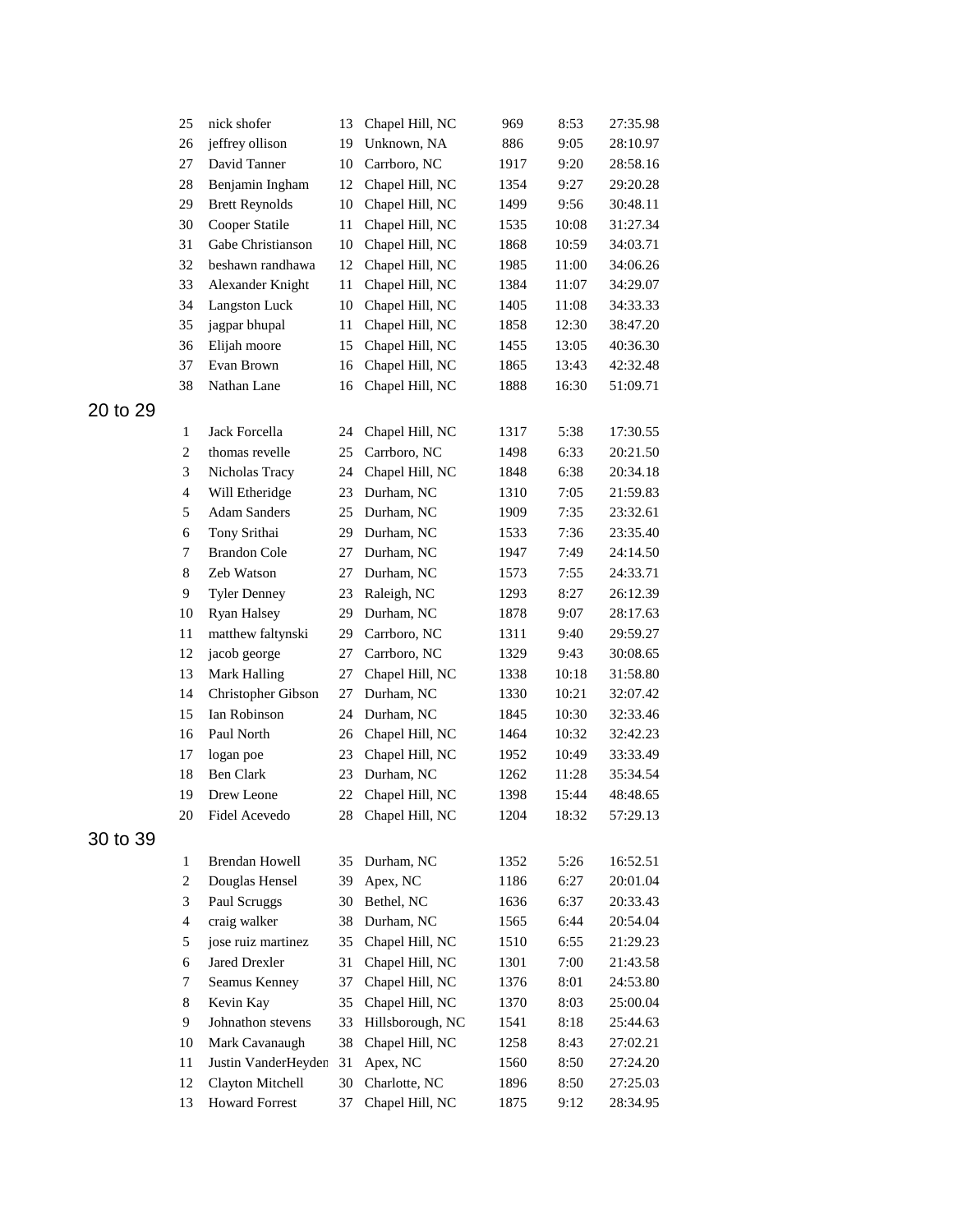| 14                  | James Minter                   | 34       | Durham, NC        | 1446 | 9:35  | 29:45.40 |
|---------------------|--------------------------------|----------|-------------------|------|-------|----------|
| 15                  | <b>Scott Ramsey</b>            | 39       | Chapel Hill, NC   | 1494 | 9:56  | 30:48.10 |
| 16                  | Glen Kelly                     | 36       | <b>GRAHAM, NC</b> | 1374 | 10:23 | 32:12.43 |
| 17                  | Michael Walker                 | 31       | Hillsborough, NC  | 1566 | 10:59 | 34:05.88 |
| 18                  | Mitchell Luck                  | 39       | Chapel Hill, NC   | 1406 | 11:11 | 34:42.41 |
| 19                  | michael willis                 | 33       | Durham, NC        | 1945 | 11:26 | 35:27.16 |
| 20                  | <b>Jason Bales</b>             | 30       | Durham, NC        | 1221 | 12:12 | 37:52.61 |
| 21                  | <b>Rick Statile</b>            | 39       | Chapel Hill, NC   | 1539 | 15:20 | 47:32.80 |
| 22                  | Jack Lorbacher                 | 30       | Durham, NC        | 1401 | 16:23 | 50:48.84 |
|                     |                                |          |                   |      |       |          |
|                     |                                |          |                   |      | 5:45  | 17:51.16 |
| 1<br>$\overline{c}$ | Craig Heinly<br>Jonathan Drake | 43<br>46 | Chapel Hill, NC   | 1831 | 6:10  |          |
|                     |                                |          | Chapel Hill, NC   | 1300 |       | 19:09.05 |
| 3                   | Duncan Morgan                  | 41       | Chapel Hill, NC   | 1457 | 6:28  | 20:04.12 |
| $\overline{4}$      | William Brown                  | 49       | Chapel Hill, NC   | 1867 | 6:39  | 20:38.49 |
| 5                   | <b>Todd LoFrese</b>            | 40       | Chapel Hill, NC   | 1400 | 6:50  | 21:13.68 |
| 6                   | albert zimmerman               | 42       | Chapel Hill, NC   | 1633 | 7:10  | 22:15.91 |
| 7                   | <b>Randy Davison</b>           | 47       | Chapel Hill, NC   | 1814 | 7:12  | 22:21.68 |
| 8                   | Kurt Ribisl                    | 46       | Chapel Hill, NC   | 1905 | 7:39  | 23:43.51 |
| 9                   | <b>Harold Bastiaans</b>        | 45       | Chapel Hill, NC   | 1226 | 7:42  | 23:54.90 |
| 10                  | <b>Bob Stocking</b>            | 49       | Chapel Hill, NC   | 1913 | 7:43  | 23:56.55 |
| 11                  | William Mills                  | 42       | Chapel Hill, NC   | 1895 | 7:43  | 23:57.96 |
| 12                  | James Easthom                  | 47       | Chapel Hill, NC   | 1822 | 7:44  | 24:01.25 |
| 13                  | john mclean                    | 49       | Chapel Hill, NC   | 1893 | 7:55  | 24:35.27 |
| 14                  | Michael Papazoglou             | 40       | Chapel Hill, NC   | 1473 | 7:59  | 24:45.76 |
| 15                  | Ralph DeMasi                   | 48       | Chapel Hill, NC   | 1816 | 8:08  | 25:13.65 |
| 16                  | Andre Mol                      | 48       | Chapel Hill, NC   | 1451 | 8:13  | 25:30.37 |
| 17                  | Eric Pommerer                  | 43       | Chapel Hill, NC   | 1485 | 8:28  | 26:17.02 |
| 18                  | <b>Jason Stout</b>             | 41       | Chapel Hill, NC   | 1914 | 8:30  | 26:22.67 |
| 19                  | <b>Steve McConnell</b>         | 43       | Chapel Hill, NC   | 1889 | 8:34  | 26:35.53 |
| 20                  | zeno pfau                      | 47       | Chapel Hill, NC   | 1951 | 8:35  | 26:38.12 |
| 21                  | daniel heuser                  | 48       | Chapel Hill, NC   | 1881 | 8:39  | 26:51.15 |
| 22                  | tim gershen                    | 45       | Chapel Hill, NC   | 1942 | 8:49  | 27:21.04 |
| 23                  | Karim Lounes                   | 44       | Chapel Hill, NC   | 1838 | 8:50  | 27:23.65 |
| 24                  | David Young                    | 43       | Chapel Hill, NC   | 1854 | 8:55  | 27:39.09 |
| 25                  | Todd Bolon                     | 46       | Chapel Hill, NC   | 1863 | 8:56  | 27:43.74 |
| 26                  | Colin Austin                   | 46       | Chapel Hill, NC   | 1217 | 9:09  | 28:22.52 |
| 27                  | allen chan                     | 49       | Chapel Hill, NC   | 1949 | 9:14  | 28:39.60 |
| $28\,$              | Darryl Gross                   | 41       | Chapel Hill, NC   | 1932 | 9:20  | 28:58.68 |
| 29                  | James Tanner III               | 47       | Carrboro, NC      | 1918 | 9:22  | 29:04.24 |
| 30                  | Gary Little                    | 41       | Chapel Hill, NC   | 1836 | 9:41  | 30:04.26 |
| 31                  | Dave Shaw                      | 45       | Chapel Hill, NC   | 1911 | 9:42  | 30:07.14 |
| 32                  | Peter Matischak                | 48       | Carrboro, NC      | 1421 | 9:51  | 30:33.69 |
| 33                  | Dan Evarrs                     | 45       | Cary, NC          | 1874 | 9:55  | 30:47.13 |
| 34                  | Sanjay Arangala                | 45       | Chapel Hill, NC   | 1805 | 9:57  | 30:51.14 |
| 35                  | Doug Venema                    | 45       | Chapel Hill, NC   | 1853 | 10:52 | 33:44.17 |
| 36                  | sumandeep randhawa             | 45       | Chapel Hill, NC   | 1986 | 11:11 | 34:41.51 |
| 37                  | jeffrey hart                   | 40       | Chapel Hill, NC   | 918  | 11:59 | 37:09.08 |
| 38                  | Karlton Creech                 | 40       | Chapel Hill, NC   | 1279 | 16:09 | 50:04.93 |
| 39                  | Craig Lane                     | 48       | Chapel Hill, NC   | 1885 | 16:35 | 51:25.98 |